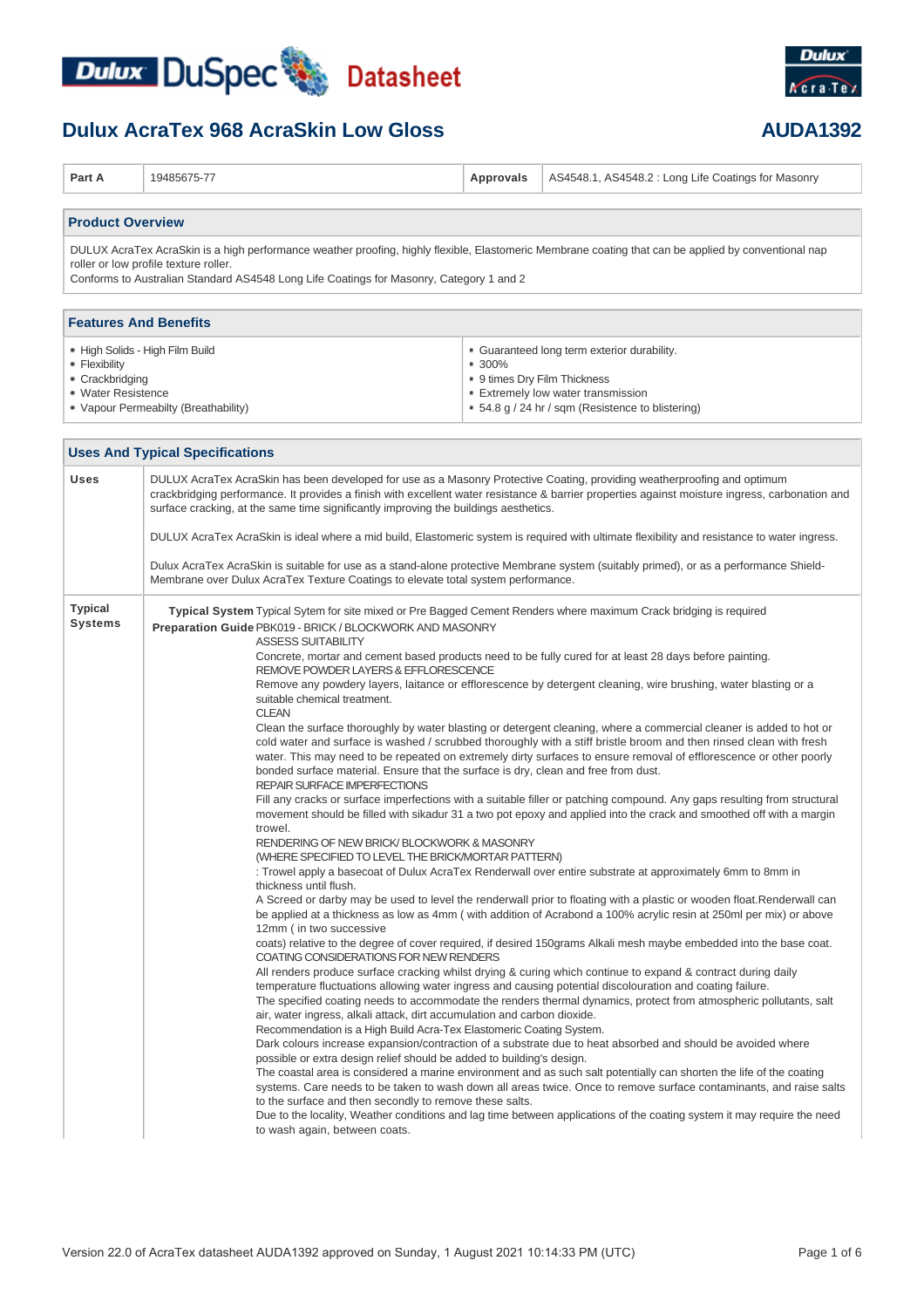## **Dulux DuSpec** Datasheet



| Coat     | Product                                                                                                                                                                                                                                                                                                                                                                                                                                                                                                                                                                                                                                                                                                                                                                                                                                                                                                                                                                                                                                                                                                                                                                                                                                                                                                                                                                                                                                                                                                                                                                                                                                                                                                                                                                                                                                                                                                                                                                                             | Spread Rate $(m^2/L)$ | WFT (micron) DFT (micron) |     |  |
|----------|-----------------------------------------------------------------------------------------------------------------------------------------------------------------------------------------------------------------------------------------------------------------------------------------------------------------------------------------------------------------------------------------------------------------------------------------------------------------------------------------------------------------------------------------------------------------------------------------------------------------------------------------------------------------------------------------------------------------------------------------------------------------------------------------------------------------------------------------------------------------------------------------------------------------------------------------------------------------------------------------------------------------------------------------------------------------------------------------------------------------------------------------------------------------------------------------------------------------------------------------------------------------------------------------------------------------------------------------------------------------------------------------------------------------------------------------------------------------------------------------------------------------------------------------------------------------------------------------------------------------------------------------------------------------------------------------------------------------------------------------------------------------------------------------------------------------------------------------------------------------------------------------------------------------------------------------------------------------------------------------------------|-----------------------|---------------------------|-----|--|
|          | 1st Coat Green Render Sealer                                                                                                                                                                                                                                                                                                                                                                                                                                                                                                                                                                                                                                                                                                                                                                                                                                                                                                                                                                                                                                                                                                                                                                                                                                                                                                                                                                                                                                                                                                                                                                                                                                                                                                                                                                                                                                                                                                                                                                        | 8                     | 47                        | 20  |  |
| 2nd Coat | 968 AcraSkin                                                                                                                                                                                                                                                                                                                                                                                                                                                                                                                                                                                                                                                                                                                                                                                                                                                                                                                                                                                                                                                                                                                                                                                                                                                                                                                                                                                                                                                                                                                                                                                                                                                                                                                                                                                                                                                                                                                                                                                        | 4                     | 244                       | 125 |  |
| 3rd Coat | 968 AcraSkin                                                                                                                                                                                                                                                                                                                                                                                                                                                                                                                                                                                                                                                                                                                                                                                                                                                                                                                                                                                                                                                                                                                                                                                                                                                                                                                                                                                                                                                                                                                                                                                                                                                                                                                                                                                                                                                                                                                                                                                        | 4                     | 244                       | 125 |  |
|          |                                                                                                                                                                                                                                                                                                                                                                                                                                                                                                                                                                                                                                                                                                                                                                                                                                                                                                                                                                                                                                                                                                                                                                                                                                                                                                                                                                                                                                                                                                                                                                                                                                                                                                                                                                                                                                                                                                                                                                                                     |                       | <b>Minimum System DFT</b> | 270 |  |
|          | Notes Do not apply paint if Relative Humidity is above 85% or temperature is within 3°C of Dew Point.<br>Do not apply if the surface temperature is greater than 40°C or below 10°C, or likely to fall below 10°C during the<br>application or drying period.<br>Do not apply paint if the temperature is below $10^{\circ}$ C or likely to fall below $10^{\circ}$ C during the drying period.<br>This specification is to be read in conjunction with DULUX product data sheets<br>When using this specification, the Applicator shall maintain records in accordance with AS3894 Parts 10, 11 and 12<br>and others as required by the Project Manager. These records shall be made available for inspection at any time by the<br>Project Manager or authorised representative and submitted to the Principal Contractor upon completion of work.<br>NOTE - When brushing and rolling additional coats may be required to attain the specified thickness.<br>This is an abridged specification and must be read in conjunction with the appropriate Product Data Sheets and relevant<br>Australian Standards.<br>Dark colours increase expansion/contraction of a substrate due to heat absorbed and should be avoided where<br>possible or extra design relief should be added to building's design or consult Dulux on the potential to use InfraCOOL<br>Heat Reflective Coatings that will keep the surface cooler<br>CEMENT RENDERS PRODUCE FINE CRACKS DURING DRYING AND CONTINUE TO CRACK & MOVE WITH VARIATIONS IN<br><b>TEMPERATURE.</b><br>FOR ENHANCED PERFORMANCE USE A HIGH BUILD ELASTOMERIC (FLEXIBLE) COATING.<br>A DULUX warranty will be provided confirming protection against flaking & peeling for a period of Fifteen years when<br>this full AcraTex system is applied by a DULUX AcraTex trained applicator, according to specification, & at the specified<br>spreading rates, & to the surface preparation details described in the DULUX AcraTex Specification Manual. |                       |                           |     |  |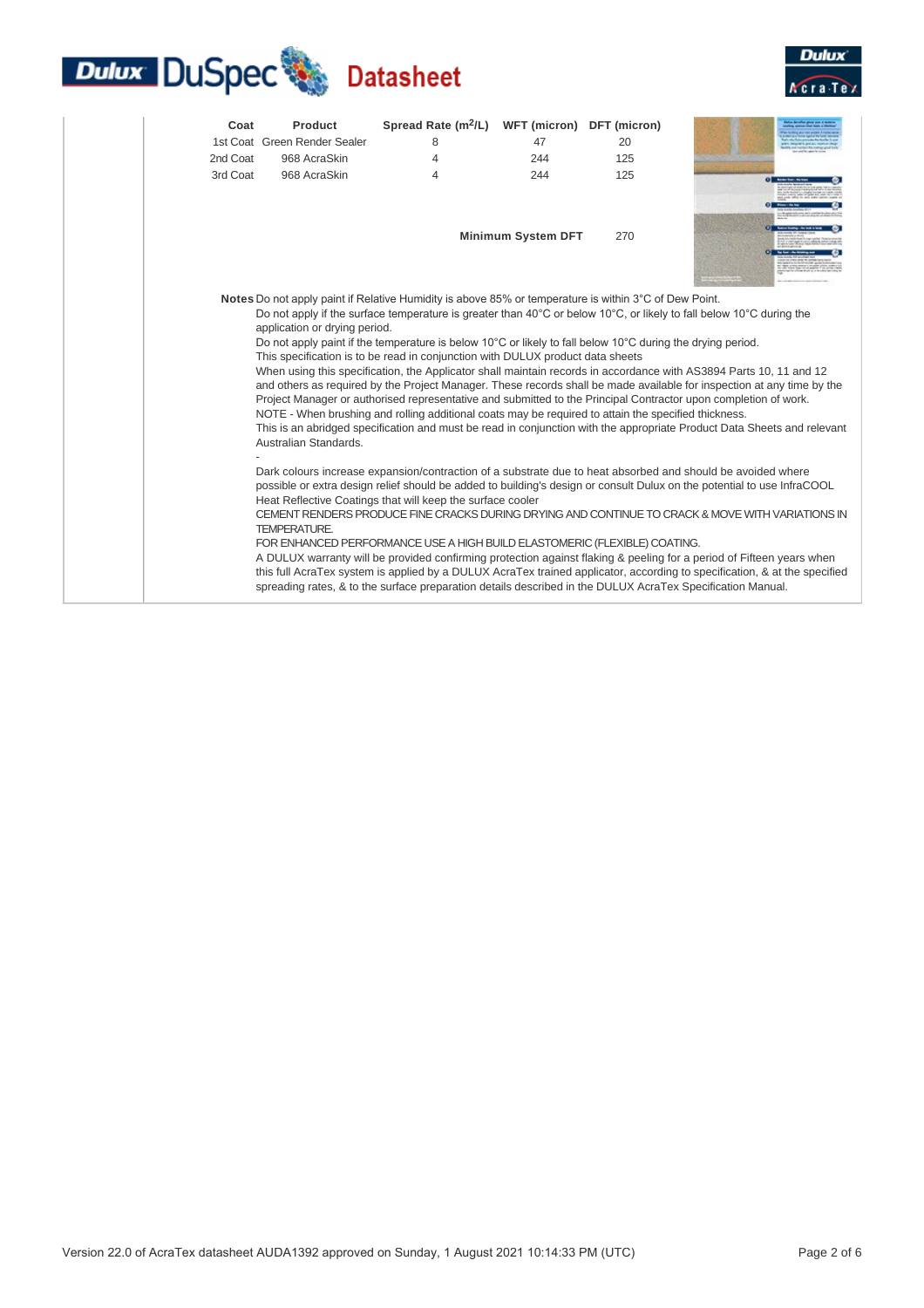### **Dulux DuSpec Web Datasheet**



#### **Precautions And Limitations**

To ensure colour uniformity and for optimum performance, Dulux recommend a full coating system including a MEMBRANE top coat. For ALL systems the Texture &/or Base Coat should be tinted in accordance with AcraTex Tint Guide to the specified top coat colour (or a colour as close as possible to the specified colour as product and tint rules allow). IMPORTANT: Not all colours are suitable for exterior use. This product data sheets is to be read in conjunction with DULUX specification. Ensure that you have adequate tinted stock to complete the job in one application. All material must be thoroughly cross-mix to ensure tint uniformity. It is recommended to hold a volume of finish material for future maintenance touch-ups

Practical spreading rates will vary from quoted theoretical figures depending on substrate porosity, surface roughness, overspray losses, application methods and environmental conditions (e.g. wind).

All preparation and painting must conform to AS2311: The Painting of Buildings At Commencement of coating system application, to the substrate it shall be deemed that the Applicator has certified that the surface which the coating/s is to be applied to, is fit to receive the specified coating(s) system.

Do not apply paint if Relative Humidity is above 85% or temperature is within 3°C of Dew Point. Do not apply if the surface temperature is greater than 40°C or below 10°C, or likely to fall below 10°C during the application or drying period. Dry times apply to a single coat at recommended spread rate and at 25°C and 50% Relative Humidity Allow longer times under cool, moist, or still conditions and or when applied at high film builds. Protect from dew, rain and frost for 48 hours when apply at the recommended spread rate Avoid application in hot, windy conditions or on hot surfaces cool the surface by hosing with water and paint the cool damp surface.

Application techniques should be adjusted to achieve the recommended DFT and finishing standard. To avoid "Picture Framing" of texture topcoats "wet on wet" cutting in & coating technique is recommended or apply multiple coats thinning the first coat. When using Bright Reds, Oranges, Blues and Yellows or where very light (or dark) colours are applied over highly contrasting colours an extra coat maybe required.

The coastal area is considered a marine environment and as such salt potentially can shorten the life of the coating systems. Care needs to be taken to wash down all areas twice. Once to remove surface contaminants, and raise salts to the surface and then secondly to remove these salts. Due to the locality, weather conditions and lag time between applications of the coating system it may require the need to wash again, between coats.

When the Applicator is preparing the site sample for approval he should advise the Project Superintendent if the substrate condition is not of sufficient standard to produce the specified finish.

Where possible avoid dark colours - these will give raise to much higher surface temperature that may cause addition thermal stress and cooling demand to the building envelope and/ or require extra engineering considerations (greater building costs).

Consult Dulux on the potential to use InfraCOOL Heat Reflective Coatings.

A DULUX warranty can be provided on request, when the FULL AcraTex system including a membrane topcoat/s is applied by a DULUX AcraTex trained applicator, according to specification, & at the specified spreading rates, & to the surface preparation details described in the DULUX AcraTex Specification Manual.

The dynamics of the substrate is outside the control of Dulux Australia and as such joint deformation or cracking is excluded from warranty terms. Colour change is a natural part of a coating weathering and is excluded from warranty terms

Refer warranty document for full terms and conditions.

CEMENT RENDERS PRODUCE FINE CRACKS DURING DRYING AND CONTINUE TO CRACK & MOVE WITH VARIATIONS IN TEMPERATURE. FOR ENHANCED PERFORMANCE USE A HIGH BUILD ELASTOMERIC (FLEXIBLE) COATING.

DULUX RECOMMENDS THE USE OF DULUX ACRASHIELD ADVANCE.

Fungi and Algae can exist on virtually any surface (even glass) provided the right conditions for growth are met.

Visible growth on painted surfaces is typically caused by contaminants present together with the presence of high enough levels of moisture to support growth. Agents in paints become ineffective where they cannot "touch" the growth source (eg where growth emanates from deposits on the film). Additionally the active agents are "consumed" in the process such that protection is time limited where conditions support ongoing growth performance is greatly improved with the inclusion of a membrane Top coat like Dulux AcraTex AcraShield Advance, Elastomeric 201 or AcraSkin. Refer: http://www.dulux.com.au/specifier/our-brands/dulux-acratex/more-than-just-render

The exterior texture coatings should be cleaned on a regular basis. This will help maintain your overall aesthetic appearance and preserve your AcraTex Texture coating system. Cleaning once every year will remove light soil as well as grime and airborne pollutants refer Dulux AcraTex Care & Maintenance Guide. Refer http://www.dulux.com.au/specifier/our-brands/dulux-acratex/acratex-care-and-maintenance

#### SURFACTANT LEACHING FROM EXTERIOR WATER-BASED COATINGS

Occasionally amber, clear or white spots/streaks are seen on a newly painted surface within the first few weeks after application. They usually appear after light rain or overnight dew and generally located in sheltered areas or areas with limited sun exposure. Under normal conditions surfactant contained in the tinted paint colour is slowly leached to the surface and washed away by rain leaving no trace and is a normal part of drying of any exterior water-based paint. Under certain atmospheric conditions and these surfactants leach or migrate to the paint surface, is concentrated forms and leaves clear or white deposits upon drying. These conditions include cool or humid weather or painting cold substrate and in most cases these marks on the wall surfaces are more noticeable on dark colours, such as browns or dark greens, etc..

The clear/white surfactants that have migrated to the wall surface areas will cause no down grading nor performance changes or long term durability concerns of the paint films integrity and unfortunately have become an appearance issue instead.

They easily removed from the paint film within a week or so of their appearance by washing with warm water & commercial grade detergent or via Nifti or Spray'n'Wipe followed by rinsing with fresh clean water.

Under severe conditions they may reappear once or twice until all the surfactant has been removed. It will be less noticeable each time, and can be removed in the same manner as before. Refer http://www.dulux.com.au/pdf/tech-advice/DLX\_TECH\_Leaching.pdf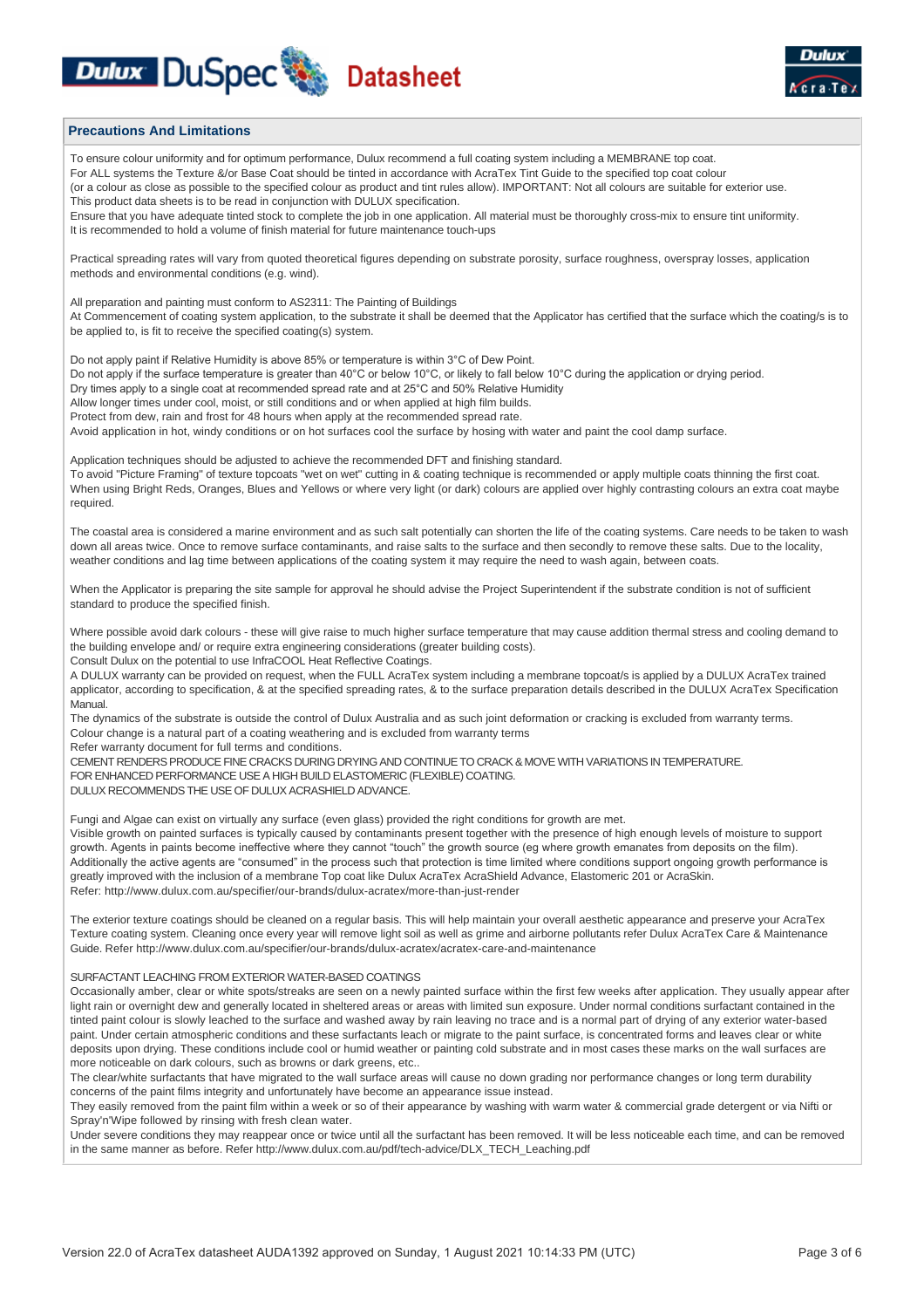



#### **System Performance Testing Data Test Result Name Test Method Unit of Measure Result Comments** Carbon Dioxide Diffusion AS 4548.5 Appendix D Resistance cm2 per sec 2.5 x 10 -07 Independent Test Results

| Resistance                              |                      |               |                      | Diffusion resistance coefficient (u) = $666200$<br>Equivalent thickness of Concrete (Sc) = 83cm<br>Equivalent air layer thickness $(R) = 333m$                                                                                       |
|-----------------------------------------|----------------------|---------------|----------------------|--------------------------------------------------------------------------------------------------------------------------------------------------------------------------------------------------------------------------------------|
| Chloride Ion Diffusion<br>Resistance    | AS 4548.5 Appendix E | cm2 per sec   | $0.8 \times 10 - 12$ | <b>Independent Test Results</b>                                                                                                                                                                                                      |
| Water Vapour<br>Transmission            | AS 4548.5 Appendix C | $q/m2/24$ hr  | 54.8                 | <b>Independent Test Results</b><br>Vapour Diffusion coefficient of film<br>$= 1.6x10-04cm2sec$<br>Vapour resistance coefficient (u) = $1550$<br>Permeance of film = $4.3x10-07q/Pasm2$<br>Equivalent air layer thickness $(Sd) = 1m$ |
| <b>Water Transmission</b><br>Resistance | AS 4548.5 Appendix C | g/m2/24hr/kPa | $<$ 1                | <b>Independent Test Results</b>                                                                                                                                                                                                      |
| Crack Bridging Ability "B"              | AS 4548.5 Appendix F | x Film Build  | 9.3                  | <b>Independent Test Results</b><br><b>Static Test</b><br>Test Speed of 0.5mm/min<br>Test Temp $=23+/3$ degress                                                                                                                       |
| <b>Wind Driven Rain</b>                 | ASTM D6904           | Pass / Fail   | Pass No Leaks        | <b>Independent Test Results</b><br>24h - exposure to continuous water spray (rain)                                                                                                                                                   |
|                                         |                      |               |                      | and a dynamic pressure equivalent to a 98mph<br>wind velocity                                                                                                                                                                        |
| <b>Tensile Strength</b>                 | AS1145               | <b>MPa</b>    | 1.58                 | <b>Independent Test Results</b>                                                                                                                                                                                                      |
| Heat & Smoke Release<br>Rate            | AS3837               | m2/kg         | 29.9                 | Independent Test Results @ Irradiance level of<br>50-kW/m2<br>Group 1 Classification                                                                                                                                                 |
| Elongation                              | AS 4548.1            | $\%$          | 308                  | <b>Independent Test Results</b><br>Specimen type 2<br>Test speed 50mm/min                                                                                                                                                            |

| <b>Performance Guide</b> |                                                                                    |             |                                                                                                 |  |
|--------------------------|------------------------------------------------------------------------------------|-------------|-------------------------------------------------------------------------------------------------|--|
| Weather                  | Excellent resistance to cracking, flaking and chalking.                            | <b>Salt</b> | Resists salt spray.                                                                             |  |
| Heat<br>Resistance       | Up to $90C$ (dry).                                                                 | Water       | Watertight Film - extremely low water transmission                                              |  |
| Solvent                  | Resists alcohol and aliphatic hydrocarbons. Sensitive to<br>other strong solvents. | Abrasion    | Good resistance to abrasion.                                                                    |  |
| Acid                     | Slightly softening with dilute acids.                                              | Alkali      | New Cement / Concrete surfaces should be allowed to cure<br>for 28 days to stabalise alkalinity |  |

| <b>Typical Properties</b>                       |                                                   |                          |            |             |
|-------------------------------------------------|---------------------------------------------------|--------------------------|------------|-------------|
| <b>V.O.C Content</b>                            | < 46 g/L untinted                                 | Full Cure (25C, 50% R.H) |            | 7 Days      |
| Clean Up                                        | Clean up water<br>Clean all equipment with water. |                          |            |             |
| <b>Meets GBCA</b><br><b>VOC</b><br>Requirement? | N/A                                               |                          |            |             |
| Application<br><b>Method</b>                    | Н<br>Airless Spray<br>Roller<br><b>Brush</b>      |                          |            |             |
| Application<br><b>Conditions</b>                | <b>Solids By Volume</b>                           | 51.25                    |            |             |
|                                                 |                                                   | Min                      | Max        | Recommended |
|                                                 | Wet Film Per Coat (microns)                       | 244                      | 488        | 322         |
|                                                 | Dry Film Per Coat (microns)                       | 125                      | 250        | 165         |
|                                                 | <b>Recoat Time (min)</b>                          | 4 Hours                  | Indefinite |             |
|                                                 | Theoretical Spread Rate (m <sup>2</sup> /L)       | 4.1                      | 2.1        | 3.1         |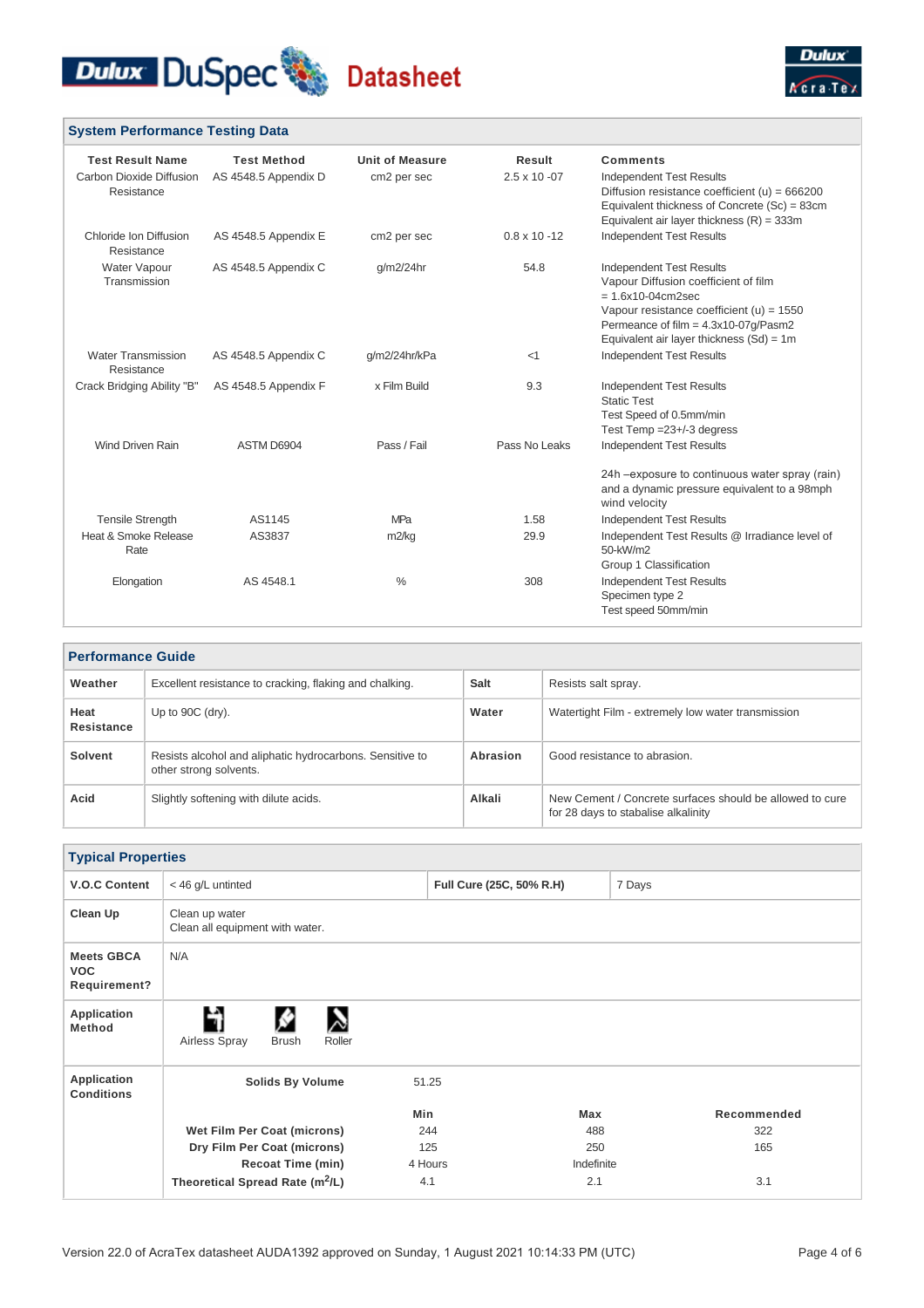# Dulux DuSpec Datasheet



| <b>Application Guide</b>                     |                                                                                                                                                                                                                                                                                                                                                                                                                                                                                                                                                                                       |  |  |  |
|----------------------------------------------|---------------------------------------------------------------------------------------------------------------------------------------------------------------------------------------------------------------------------------------------------------------------------------------------------------------------------------------------------------------------------------------------------------------------------------------------------------------------------------------------------------------------------------------------------------------------------------------|--|--|--|
| <b>Surface</b><br>Preparation                | • All surfaces must be cured, clean, sound and free of all contaminants such as form oils, release agents and mortar splashes. Surface<br>imperfections, misalignments and protrusions must be levelled and patched and completely flush to surrounding surfaces. Metal, tie wire,<br>etc. on surface must be removed or treated against corrosion.<br>Prime substrate with DULUX AcraTex AcraPrime SB. Ensure that it is cured completely and covers the substrate evenly. Patch with<br>DULUX AcraTex 500 AcraPatch after priming, and then prime using DULUX AcraTex AcraPrime WB. |  |  |  |
| Application<br>Procedure<br>And<br>Equipment | • Brush, Roller, Medium Textured Roller, Airless Spray.<br>• Product should be thoroughly mixed before use.<br>Refer to the DULUX AcraTex Application Manual for detailed application instructions.<br>NAP ROLLER finish:<br>Apply 2 coats (minimum) using a 10 - 20mm Nap roller at 4 sq.m / litre                                                                                                                                                                                                                                                                                   |  |  |  |
|                                              | LOW PROFILE TEXTURE (requires higher material consumption):<br>Apply 1 coat with a low profile black Texture Roller at 2-3 sq.m / litre<br>Apply a 2nd (finishing coat) with a nap roller at 4 sq.m / litre<br>. When cutting in edges, brush and roll-in a continuous process to avoid differences in gloss level.<br>Application on single areas should be completed uniterrupted.<br>All independent tests are available on request.                                                                                                                                               |  |  |  |

| <b>Health And Safety</b>                           |                                                                                                                                                                                                                                                                                                                                                                                                                                                                                                                                                                                                                                                                                                            |                                           |                                                                               |  |
|----------------------------------------------------|------------------------------------------------------------------------------------------------------------------------------------------------------------------------------------------------------------------------------------------------------------------------------------------------------------------------------------------------------------------------------------------------------------------------------------------------------------------------------------------------------------------------------------------------------------------------------------------------------------------------------------------------------------------------------------------------------------|-------------------------------------------|-------------------------------------------------------------------------------|--|
| <b>MSDS</b><br><b>Number</b>                       | DLX001296                                                                                                                                                                                                                                                                                                                                                                                                                                                                                                                                                                                                                                                                                                  | <b>Using Safety</b><br><b>Precautions</b> | Wear eye protection and when spraying wear an<br>appropriate respiratory mask |  |
| <b>MSDS Link</b>                                   | https://go.lupinsys.com/duluxgroup/harms/public/materials/35f7010af1be44e6a8669efe41dfe5c3-published/individual                                                                                                                                                                                                                                                                                                                                                                                                                                                                                                                                                                                            |                                           |                                                                               |  |
| <b>Health</b><br><b>Effects</b>                    | For detailed information refer to the product label and the<br>current Material Safety data Sheet available through Dulux<br>Sales and Customer Service Offices 13 25 25 AUS.<br>For emergencies, please call Australia 1800 220 770<br>or New Zealand 0800 220 770.<br>Ensure adequate ventilation.<br>Take suitable safety precautions while preparing your<br>surface or sanding a previously coated surface, including<br>wearing an appropriate respiratory mask<br>Hazardous respirable droplets may be formed when<br>sprayed. Wear appropriate respiratory mask and do not<br>breathe spray or mist. See SDS for more information<br>Health Effects: Splashes to the eye may cause eye irritation. | Flammability                              | Non Flammable                                                                 |  |
| Personal                                           | When spraying, inhalation of mists may produce respiratory<br>irritation.                                                                                                                                                                                                                                                                                                                                                                                                                                                                                                                                                                                                                                  | <b>Storage</b>                            | Store out of direct Sunlight in a cool area                                   |  |
| In the case of emergency, please call 1800 033 111 |                                                                                                                                                                                                                                                                                                                                                                                                                                                                                                                                                                                                                                                                                                            |                                           |                                                                               |  |

| <b>Transport And Storage</b>       |                 |                            |                                                          |  |
|------------------------------------|-----------------|----------------------------|----------------------------------------------------------|--|
| Pack A                             | 19485675-77     | Shipment<br>Name           | Not dangerous goods.; No special transport requirements. |  |
| Size<br>15 Litre                   | Weight<br>22 Kg |                            |                                                          |  |
| <b>Flash Point</b>                 | <b>NA</b>       | <b>UN</b><br><b>Number</b> | <b>NA</b>                                                |  |
| Dangerous<br>Goods<br><b>Class</b> | <b>NA</b>       | Package<br>Group           | <b>NA</b>                                                |  |